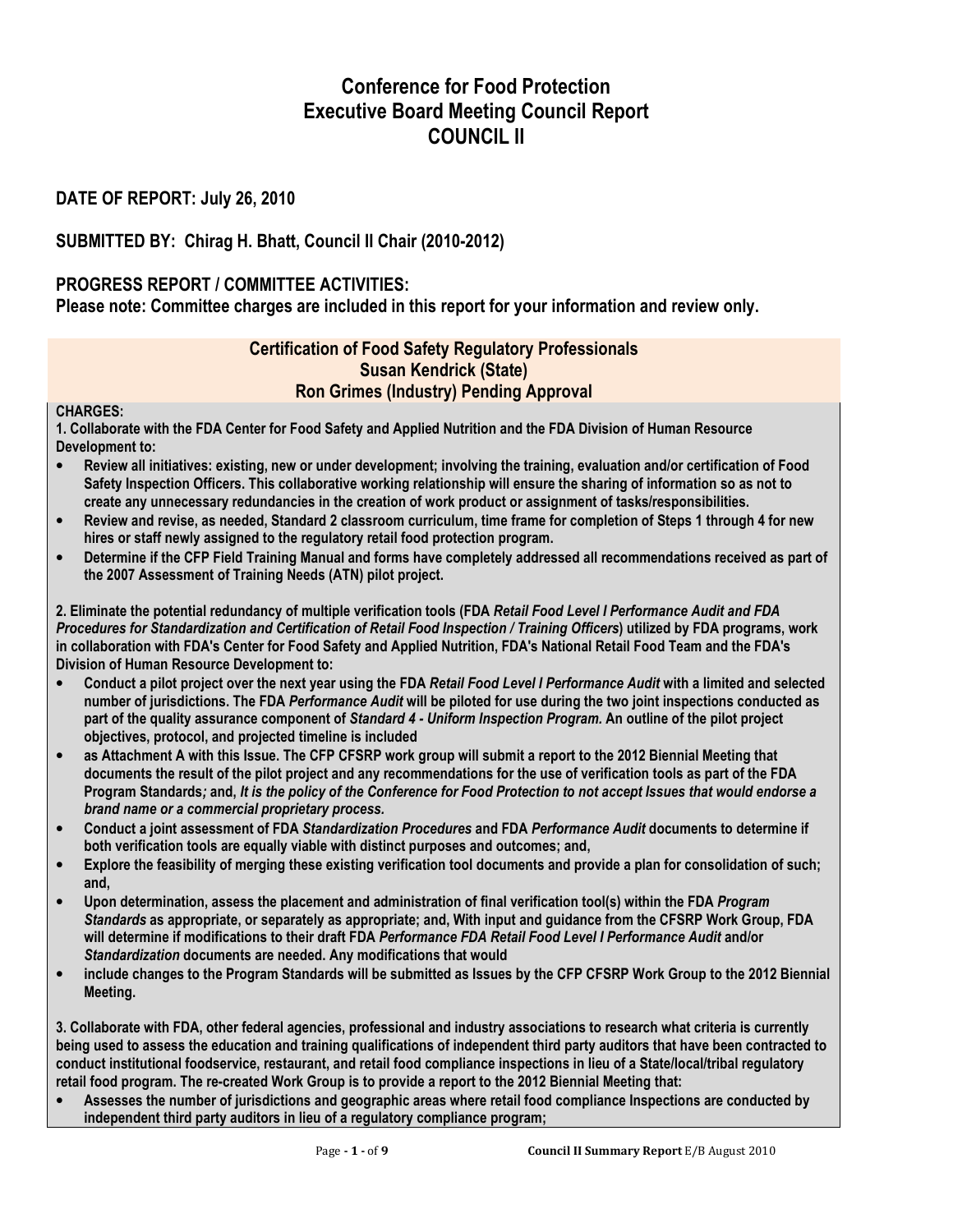- Delineates the reasons jurisdictions have moved to a third party auditor inspection compliance program;
- Summarizes criteria used to select third party auditors for inspection compliance oversight responsibilities including, but not limited to, education and training qualifications;
- Assesses and determines appropriate training and standardization processes/protocols for third party auditors, and
- Identifies any agencies/organizations/working groups currently addressing education and training standards for third party auditors conducting retail food compliance inspections.

Based on the above research, the work group will provide a recommendation to the Conference as to what actions/initiatives, if any, need to be undertaken to provide a national structure for ensuring that third party auditors possess the necessary knowledge, skills, and abilities to conduct retail food program compliance inspections.

4. Evaluate and determine the best approaches to promoting awareness and implementation of the national training model contained in the CFP Field Training Manual and forms, Appendix B-2, Standard 2. The Work Group will:

- Research the use of websites, list serves, newsletters, testimonials, presentations, and training workshops, etc.
- It is the policy of the Conference for Food Protection to not accept Issues that would endorse a brand name or a commercial proprietary process.
- Assess opportunities for enhancing the electronic versions of the CFP Field Training Manual and forms to minimize paperwork.

5. Report back to the 2012 Biennial Meeting its findings regarding the above charges.

#### Activity and Remarks

Email sent to CFP for Board approval on May 14, 2010. Approved.

Chair is seeking **approval** for a **Co-Chair – RON GRIMES**.

Nominee list for the Certification of Food Safety Regulation Professionals Work Group is attached. Chair contacted everyone via email and has included all of the names that confirmed that they would still be interested in participating on the 2010-2012 committee. Did not receive a response from Ernesto Nardone or Brian Turner so have not included them on the list (emailed each twice). Additionally, four organizations that had two members sign up so each organization was asked to choose a committee participant and an alternate (highlighted on the attached document). Waiting for approval.

The CFP CFSRP work group will begin to have conference calls as soon as the CFP Executive Board officially approves the work group co-chairs and members at their August Board meeting. In the interim, the Co-Chairs will draft an action plan and time line to address the charges it has been assigned for the work group's consideration. The pilot project to evaluate the FDA Performance Audit as part of the quality assurance component of Standard 4 (Uniform Inspection Program) has begun. Pilot project participants have been selected and an orientation conference call was held in June 2010 followed by a Q&A document distributed to all participants. Additionally, an outline of the pilot project objectives, protocol, and projected timeline has been prepared.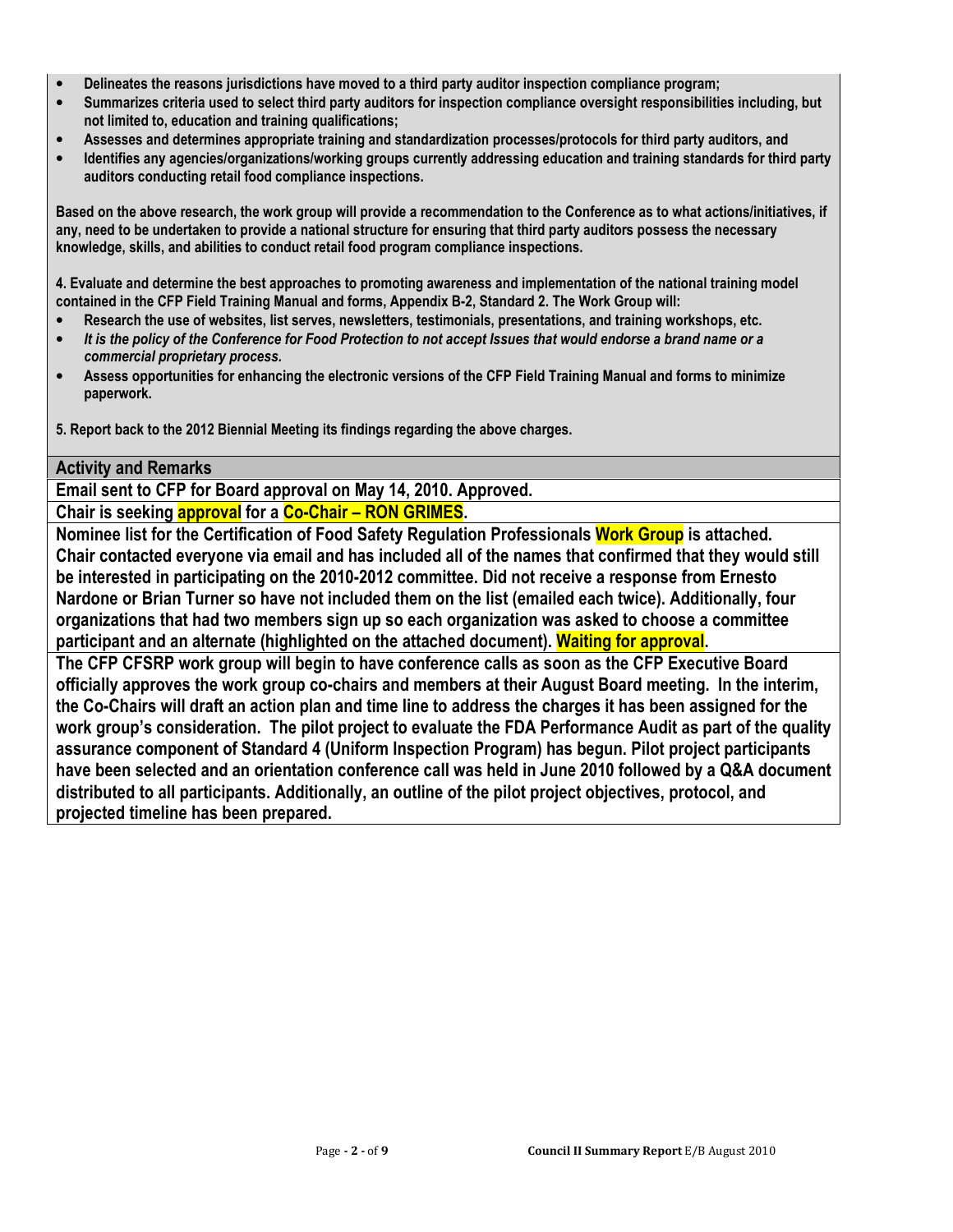## Food Protection Manager Certification Joyce Jensen (Local) Jeff Hawley (Industry)

#### CHARGES:

Food Protection Manager Certification Committee (FPMCC), a standing committee of the Conference is charged to:

1) Continue working with the CFP Executive Board and the American National Standards Institute (ANSI)-CFP Accreditation Committee (ACAC) to maintain the Standards for Accreditation of Food Protection Manager Certification Programs in an up-todate format.

- request that ANSI and the Certification Providers will examine all options for resolving the exam security and independence issues as they pertain to trainers serving as test administrators and come to consensus with a suggested action plan as follows:
- By April of 2011, a recommended solution to be reviewed by the ANSI / Certification providers workgroup
- By June of 2011 the FPMCC, Certification Providers and ANSI have reached consensus on the recommended solutions
- The draft recommendations will be submitted to the Executive Board for their review at the August 2011 Board meeting
- Recommendations approved by the Executive Board will be submitted as an issue at the 2012 biennial meeting
- Pending Conference approval, the new requirements will be implemented no later than January of 2013.

2) Investigate if the Standards for Accreditation of Food Protection Manager Certification Programs should create more alignment with ISO (International Standards Organization) 17024 and propose changes if needed.

3) Determine how Committee membership vacancies and change of membership representation are addressed in the Committee bylaws and propose changes if needed.

4) Report back to the Executive Board and the 2012 Biennial Meeting of the Conference for Food Protection.

#### Activity and Remarks

Email sent to CFP for Board approval for Chair/Co-Chair via e-vote on May 14, 2010. Approved by board, Group meeting immediately after the EB meeting in Chicago.

Committee Membership

On June 18, 2010, Chair and Vice Chair were approved by CFP email vote. Committee Chair asked for and received email Board approval of the committee roster on July 12, 2010. In addition, Chair is requesting approval of the following member as a consultant to the Committee:

LeAnn Chuboff, Food Marketing Institute 2345 Crystal Drive, Suite 800, Arlington, VA 22202 (202) 262-6697 lchuboff@fmi.org

### CFP ACAC Representative

There was some interest indicated by CFP Board members to have a more appropriate level of Board ownership of the Standard and its use. I appreciate that the FPMCC and the Standards for Accreditation of Food Protection Manager Certification Programs (Standards) are important to the CFP.

The ANSI-CFP Accreditation Committee (ACAC) was created as the vehicle with which to implement the agreement with ANSI, and is responsible for accrediting personnel certification bodies that certify food protection managers, specifically:

- determining final decisions on accreditation matters;
- creating and maintaining operational policies and procedures for the ANSI-CFP program;
- assuring that necessary due process and public notice procedures are met;
- marketing the program to promote understanding, recognition and acceptance of the program; and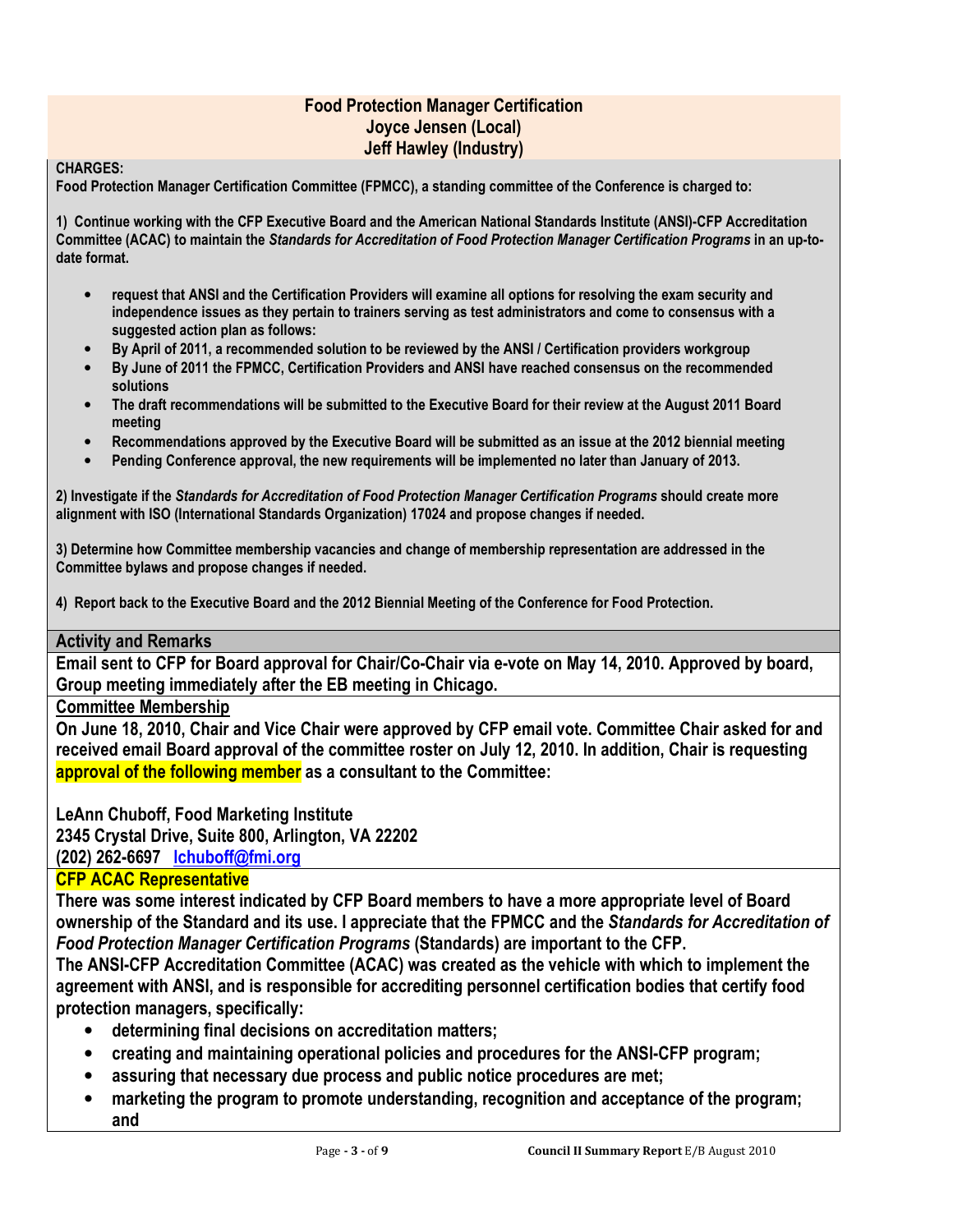• receiving first-level appeal relating to accreditation decisions.

The FPMCC discusses and makes recommendations for Standard management, but it is the CFP Board and CFP Issues that make revisions to the Standards. ANSI does not revise the Standards and does not vote on the committee, but it evaluates compliance by the certification bodies to the Standards and provide input to the FPMCC. The current certification bodies have only three of 29 votes on the FPMCC but are definitely critical stakeholders that provide important input on any proposals relative to the Standards management.

Although the Chair reports at every CFP Board meeting, I believe that the CFP Board should consider appointing one of the CFP ACAC members as an ex officio member to also report to the CPF Board. I believe that having additional input provided by one of the ACAC members, would provide more direct information to the Board, and may help establish a greater level of ownership by the Board. I would recommend that person be Lee Cornman from Florida Department of Agriculture & Consumer Services. Appointment of the Second CFP ACAC Member

FPMCC Vice Chair Jeff Hawley and I worked diligently talking to potential individuals at the CFP Biennial meeting to find a nominee to serve as the second ACAC member. The Committee had recommended former committee member Tim Weigner, currently with FDA, to serve on the ACAC. FDA has been reluctant to have someone from FDA serve on ACAC as it may not consistent with the MOU FDA has with CFP.

The ACAC is responsible for reviewing the accreditation assessors' reports on the Food Protection Manager Certification programs for compliance to the Standards in a very objective manner. The ACAC does not vote on changes to the Standards. They can make recommendations to the FPMCC, usually through Dr. Swift, for clarifications or gaps in the Standards that need to be addressed. The FPMCC would decide what revisions would be warranted and submit as an Issue. The ACAC member, if from FDA, would not replace the important role that the FDA consultant (Laurie Williams) serves on the FPMCC. Although the ACAC members are copied on all FPMCC communication, they are not voting members of the FPMCC. It is important that there are no ties between the ACAC member and the certification providers.

Dr. Swift has indicated that ANSI does not believe that there would a conflict of interest in FDA having a person serve on the ACAC, even with other FDA relationships with ANSI on other Standards or programs. ANSI has several Federal regulatory members that serve on these types of committees. In fact there is an OMB Circular No. A – 119, Paragraph 7, that directs the US government agencies to use and participate in voluntary consensus standards. I ask that the CFP Board request FDA reconsider and allow Tim Weigner to serve on ACAC.

## Revised Standards and Bylaws

Following the 2010 CFP Biennial meeting in Rhode Island, the Chair made the revisions to the Food Protection Manager Certification Standards and the FPMCC Bylaws as approved at the CFP. These documents have been forwarded to CFP Executive Assistant Elyse Wright to post on the CFP Website.

## Establish and Begin Process with ANSI/Certification Providers Workgroup

Knowing that we had a timeline in our charge, Vice-Chair Hawley and I had our first conference call with the ANSI/Certification Providers Workgroup on May 13, 2010. Jeff Hawley agreed to chair this workgroup. During this call there was consensus to request that John Marcello serve as facilitator for this work group to meet its responsibility. Jeff Hawley then contacted John Marcello who agreed to act as facilitator.

On June 30, 2010, the ANSI/Certification Providers Workgroup had a conference call with John Marcello. The workgroup established and agreed on the workgroup membership, the role of alternates, voting, voting method, definition of consensus, roles and responsibilities of the facilitator and workgroup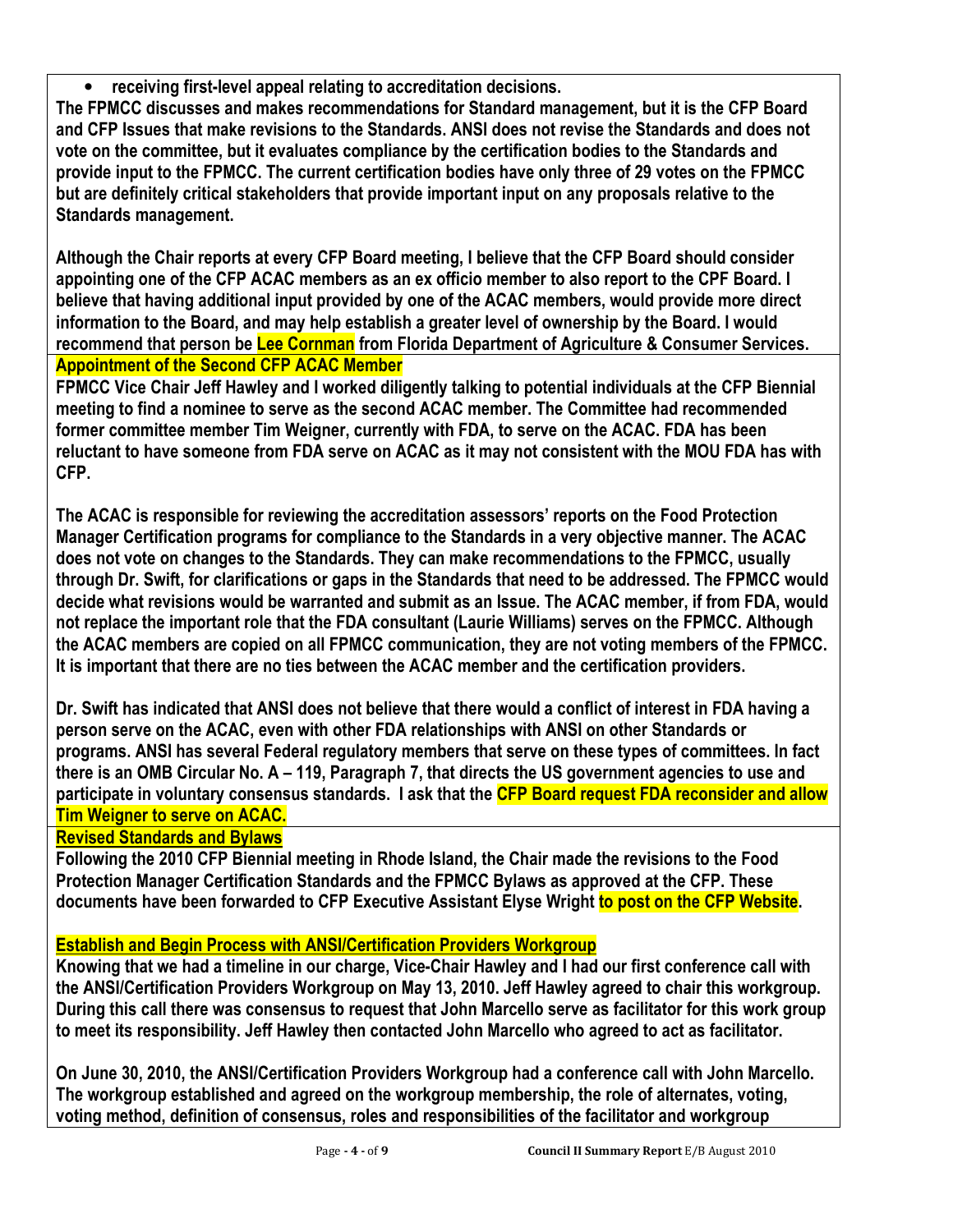members, the best way to communicate, meeting length and frequency, and the problem solving process to be used. John Marcello gave an assignment to the workgroup members to be completed and sent to him by July 26, 2010. Future conference call meeting dates were scheduled for August 5, September 13, and October 12, 2010. It was agreed that the workgroup will likely have to have a face-to-face meeting further into the process to ensure that the workgroup will have a recommendation for the FPMCC by April 2011.

## **Membership**

On May 26, 2010, Chair and Vice Chair had a conference call to review and select committee members. There was an overwhelming return of committee members as well as those wishing to become members of the FPMCC. For the 28 member committee, we had only 7 vacancies to fill, a Federal regulatory, an atlarge regulatory, a food service industry, 2 at-large industry, a training provider, and 1 consumer/independent.

We discussed the possibility of expanding the use of alternates and felt that, without clear guidance from the bylaws, this was not practicable. The practice in the past has been a member from an individual organization can recommend an alternate from their organization that would be able to vote in their absence. These alternates have been submitted for CFP Board approval as part of the committee roster. Alternates for a general representative groups have not been recommended in the past (i.e. alternates for food service, food retail, State regulatory, local regulatory, academia, certification providers, or training providers.) This could lead to some confusion and a difficult situation; for instance, if one of the three certification providers was not present at the meeting, I would not want another approved alternate from another certification provider to vote in their place.

Given this concern, it was felt that the **committee would need to recommend bylaw revisions** that would establish the roles and representation of alternates. Thus a roster was prepared including alternates and consultants, based on the past practice. Care was taken to provide a balance within the committee as possible. Vice Chair Hawley contacted each of the new potential members to confirm their interest and commitment to serve on the committee. On June 28, 2010, the committee roster was emailed to the Council II Chair with the request for an email vote.

On June 9, 2010, returning members were emailed information about the tentatively planned committee meeting to follow the August CFP Board meeting if the committee roster could be approved by email vote.

On July 15, 2010, the August 25/26, 2010, agenda and meeting details were emailed to the newly approved committee. Each member was sent a copy of the Standards, the FPMCC Bylaws, and the CFP Antitrust Statement.

## Committee Workgroup Assignments

Each committee member has asked to serve on at least one of the following 4 workgroups:

Workgroup and (function and proposed projects for 2010-2012):

- 1. Standards (Maintain the Standards) Project: Review and update Standards preamble.
- 2. Logistics (Arrange for meetings, conference calls, assign scribes, complete minutes) Project: Assign scribes. Coordinate conference calls/webinars as needed. Select meeting location, lodging, and meeting room for next face to face meeting.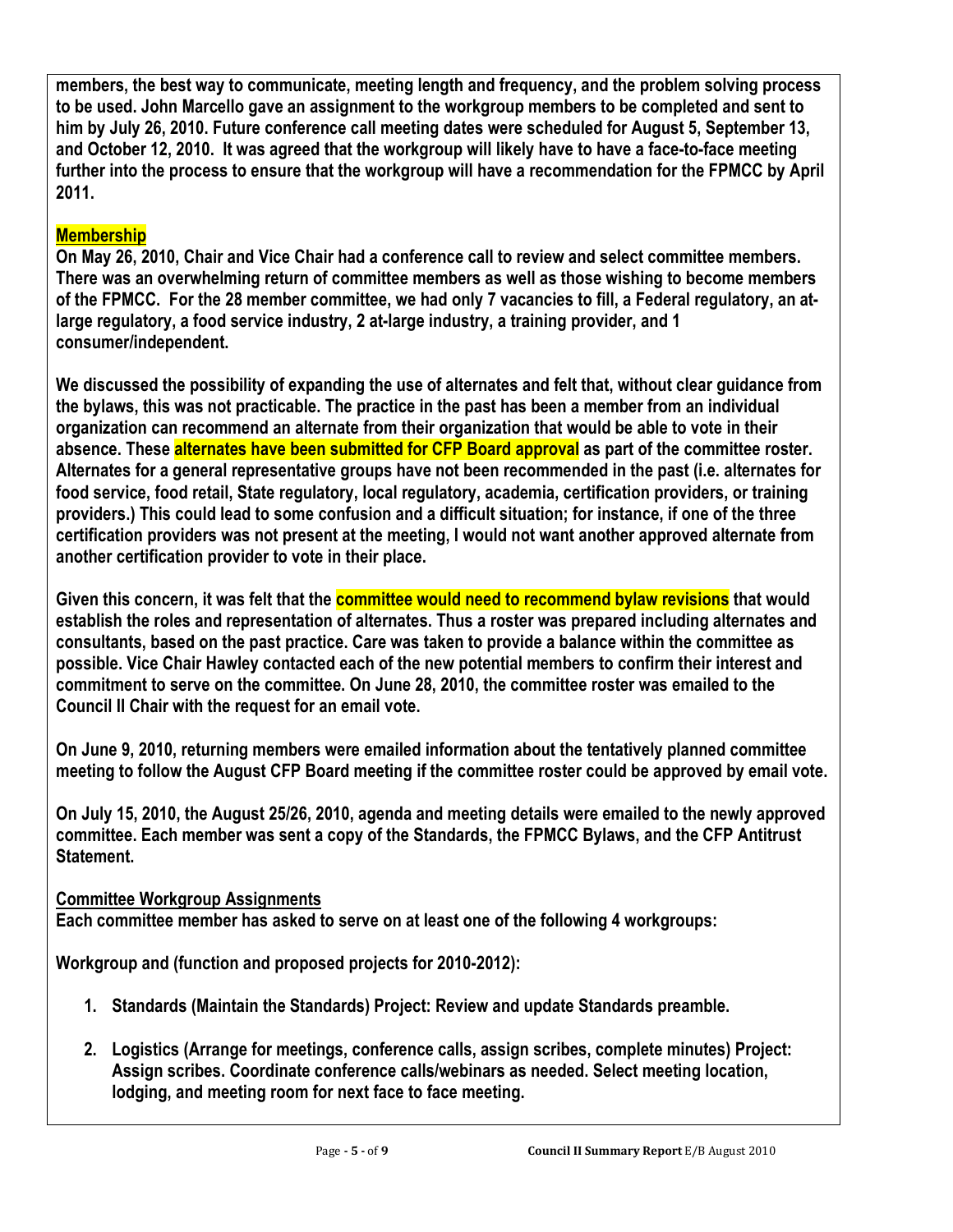- 3. Communications (Prepare communication re: Standards, FAQ, committee information on CFP webpage) Project: Review materials on the CFP website and recommend updates/additions.
- 4. Bylaws (Review and recommend revisions to FPMCC Bylaws) Project: The role of alternates on the committee, and do we select alternates for each representative group, or individuals? This has been identified as an issue/concern by the CFP Board. We will need to clarify the use of alternates in our bylaws. Also, Should the bylaws include how changes in member's representation may affect their position on the committee?

## Committee Orientation

Previous committee chair and long time committee member Dr. Cynthia Woodley will be presenting the new committee members with an FPMCC orientation on the morning of August 25, 2010, prior to the committee meeting. This provides the new members with important information about the committee's history, the Standards, the terminology, and about ANSI and ACAC so they are better prepared to participate in the committee meeting.

## Committee Communication and Guests

Because there was so much interest in the work of the FPMCC, it is suggested that the Committee Agendas and Meeting Minutes be shared with the CFP Board and any interested parties. I would recommend that these be posted on the CFP website, and could be emailed to CFP Board members as well. As committee's hold open meetings, guests are always welcomed.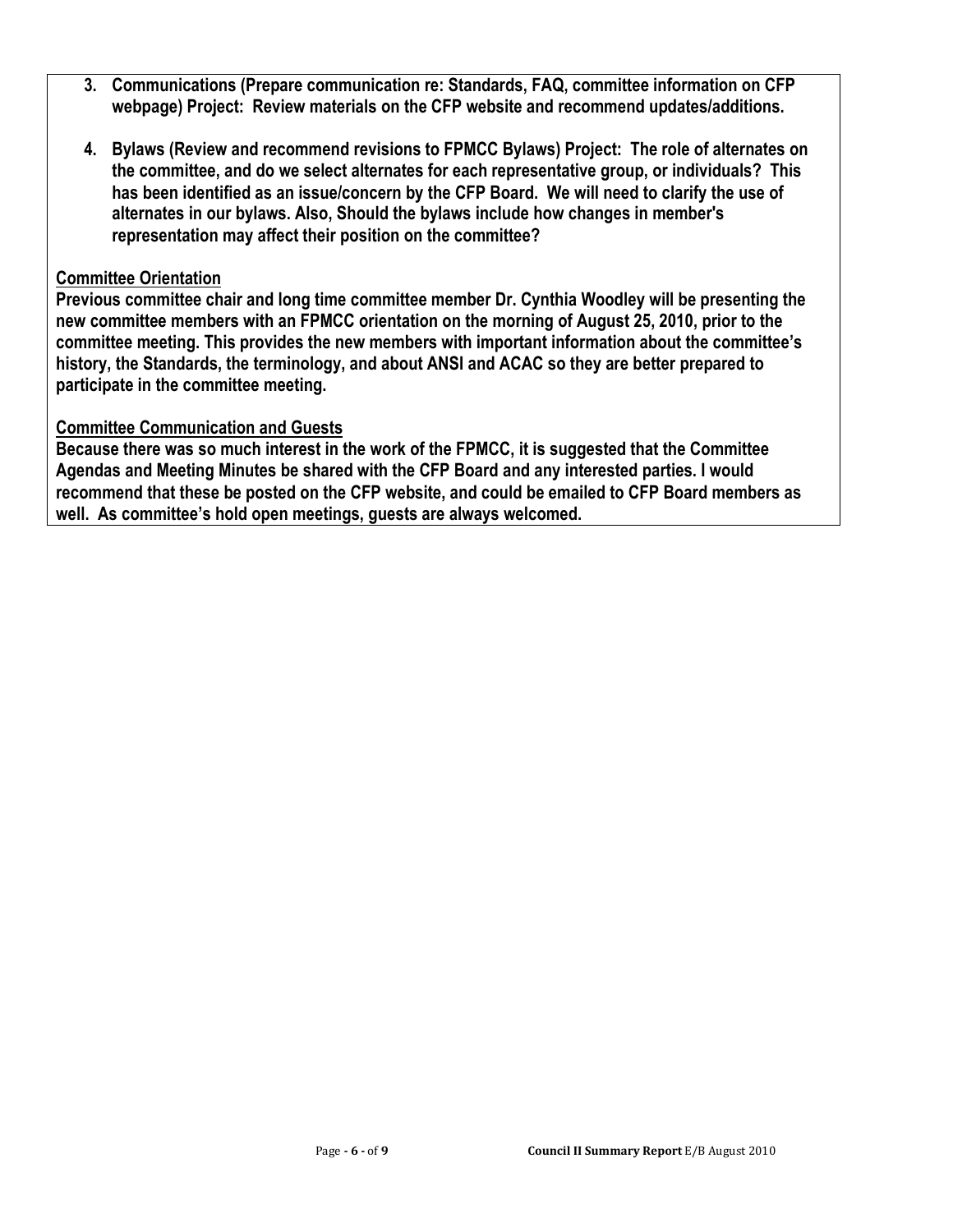### Inspection Form Scoring Chair/ Co-Chair – Pending Approval Margaret Binkley (Academia) and William Flynn (Industry)

#### CHARGES:

- Continue working with academic researchers to:
	- $\circ$  investigate and determine the most effective Foodservice Establishment scoring system, based on the current identified risk factors and interventions identified in the FDA Food Code, and for use with the current FDA Food Establishment Inspection Form; including the possible development of a scoring system for the FDA Model Food Establishment Inspection Report Form.
	- $\circ$  determine the most effective way to communicate the Food Establishment Inspection scores to the public so they have access to information in advance of choosing where to dine or where to purchase food items; including the possible development of a method to post inspection scores so that the public has access to the information in advance of choosing where to dine and purchase food items.
	- $\circ$  identify funding sources to conduct research and provide a letter of support for funding already identified.

• Report the committee's findings back to the Conference for Food Protection at the 2012 Biennial Meeting.

### Activity and Remarks

Email sent to CFP for Board approval for Chair via e-vote. May 14, 2010. Approved

Email sent to ED for change Chair/Co-Chair due to Chair not being available. Waiting for approval. Proposed committee members roster attached. Waiting for approval.

National Institute of Food and Agriculture (NIFA) Integrated Research, Education, and Extension Competitive Grants Program-- National Integrated Food Safety Initiative did not approve the research grant that our team had applied for. Their project was titled "Using Restaurant inspections as a tool for Improving Food Safety. "

Our supported researchers were:

1. Dr. Craig Hedberg of the University Of Minnesota School Of Public Health is a recognized foodborne disease epidemiologist and an accomplished researcher. Dr. Hedberg has assigned a graduate student to assist in developing the research proposal that will accomplish the goals of the committee. 2. Dr. Douglas Powell, Associate Professor from Kansas State University, is a recognized food safety professor, proactive food safety information communicator, and an accomplished researcher. Dr. Powell has a graduate student whom is working on a similar project in New Zealand and will assist in developing the research proposal that will accomplish the objectives of the committee. 3. Dr. Ben Chapman, Assistant Professor Food Safety Extension Specialist from North Carolina State University, is an accomplished researcher. Dr. Chapman has students in the University Extension courses that study food safety and can actively participate in the research that will accomplish the objectives of the committee.

Without research dollars the committee is forced to re-evaluate how this project will be completed. In addition, the co-chairs from last year are going to be unable to continue due to their increased workload. They will remain as members to provide a smooth transition. Two members have agreed to step forward and lead the committee.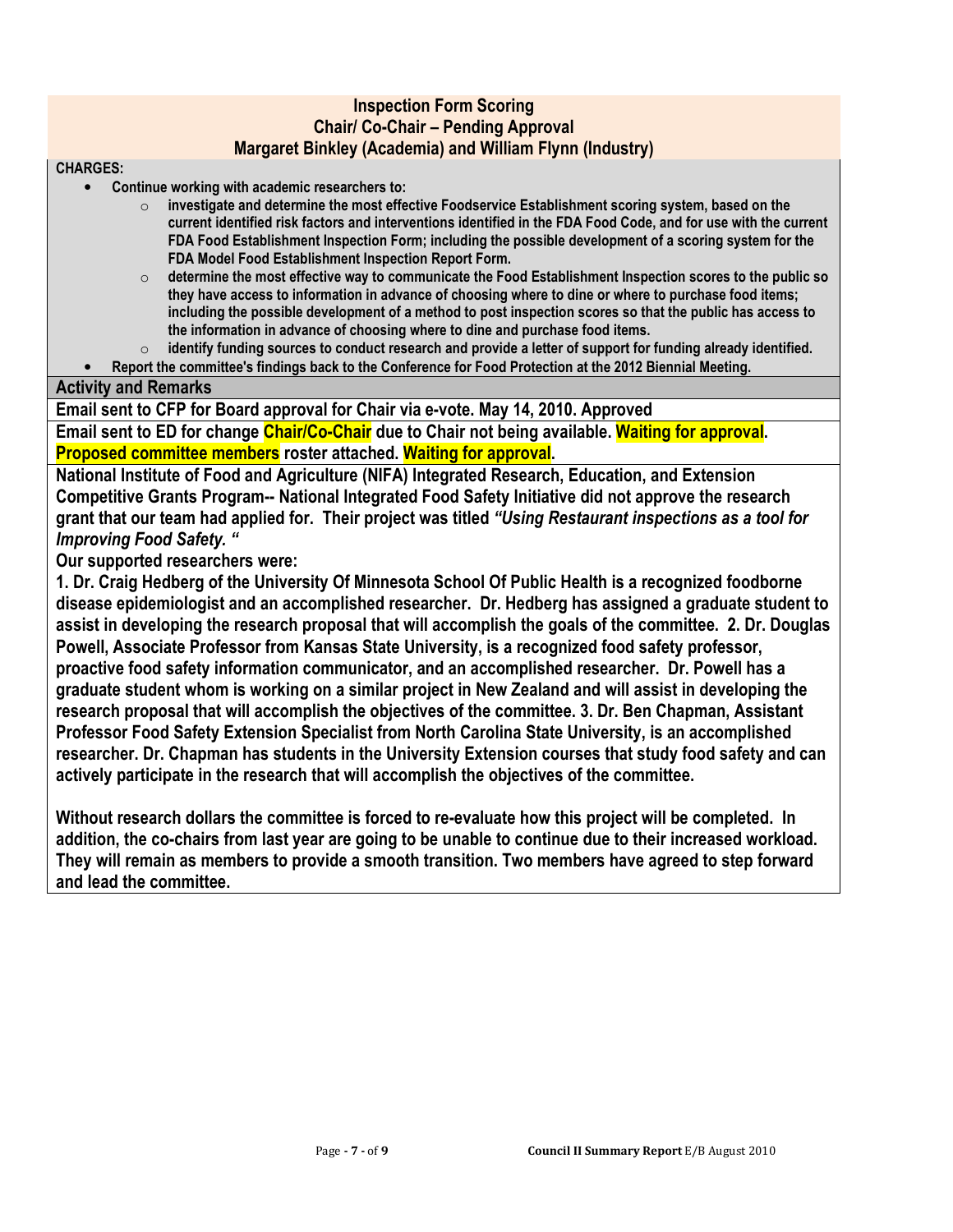### Interdisciplinary Foodborne Illness Training Anna Starobin (Industry) Michele Samarya-Timm (Regulatory Local) Pending Approval

CHARGES:

To continue tracking the progress of prominent disease training programs currently in development and to report back to the 2012 Biennial Meeting of the Conference for Food Protection.

#### Activity and Remarks

Email sent to CFP for Board approval for Chair via e-vote on May 14, 2010 and was approved. Requesting approval for the proposed Co-Chair, Michele Samarya-Timm, and proposed committee members during EB Meeting. Roster attached. Waiting for approval.

CFP members signed up for this committee were contacted via e-mail and/or telephone with an invitation to participate on this committee. Several people initially interested in working for this committee declined their participation due to their involvement in other CFP committees. In order to have a balanced representation list of CFP members list with academia CFP members was requested and received from Chirag Bhatt. Susan Wallace, from Johnson and Wales University, was contacted and agreed to participate in the committee. Several people indicated their interest in being informed on the committee work progress and to be consulted on as needed bases.